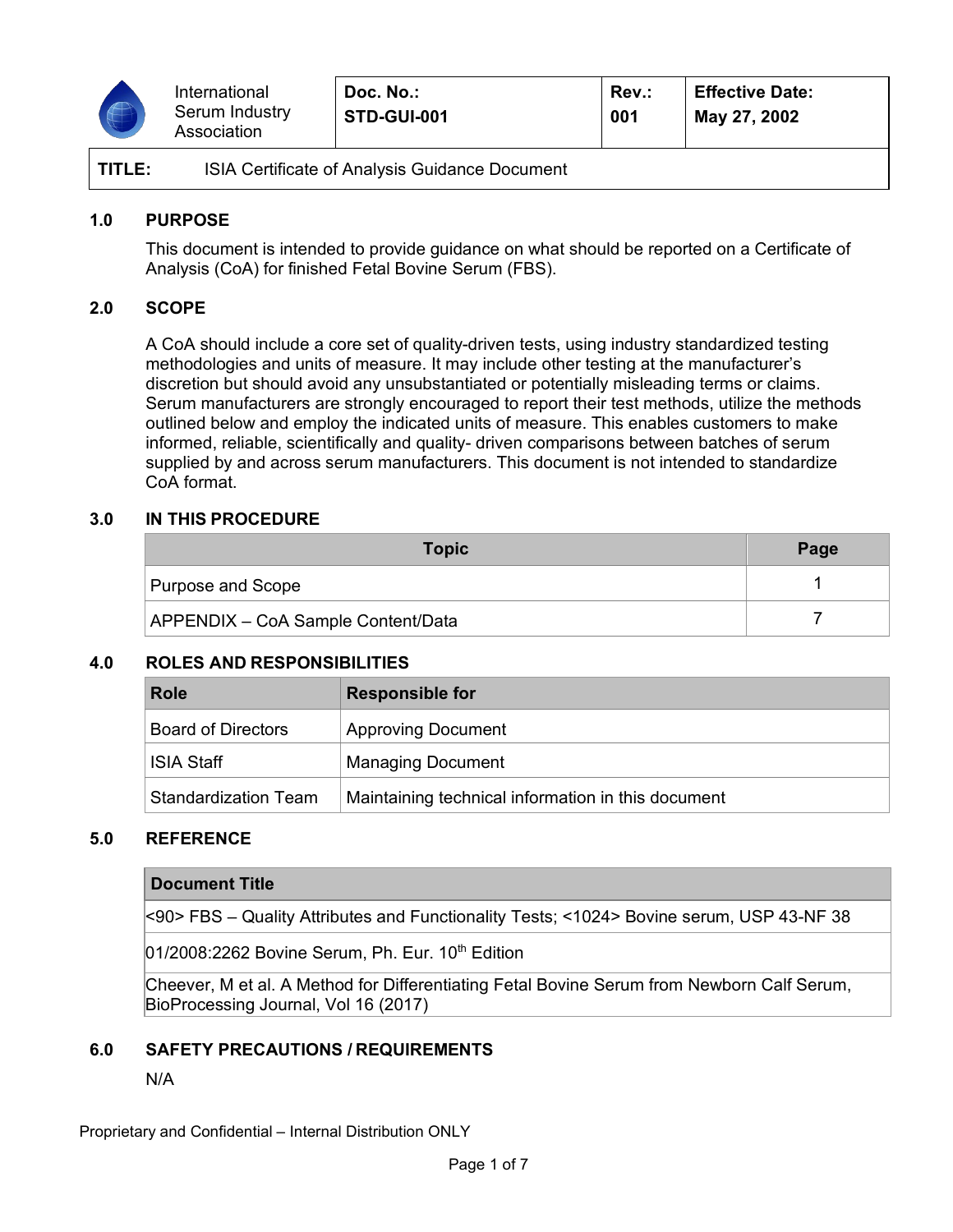

# **TITLE:** ISIA Certificate of Analysis Guidance Document

# **7.0 DEFINITIONS / ABBREVIATIONS / ACRONYMS**

| <b>Term</b>                | <b>Definition</b>                                                                                                                                                                                                                                                                                                                                                                                                                                                                                                                                             |  |
|----------------------------|---------------------------------------------------------------------------------------------------------------------------------------------------------------------------------------------------------------------------------------------------------------------------------------------------------------------------------------------------------------------------------------------------------------------------------------------------------------------------------------------------------------------------------------------------------------|--|
| CoA                        | The Certificate of Analysis (CoA) is an official document signed by an<br>authorized representative with the responsibility and authority to verify<br>the accuracy of the reported results. The CoA provides an overview of<br>the test results obtained from a product or material. It also includes<br>the assessment of compliance with the determined specification. (EU<br><b>GMP Guide Part I)</b>                                                                                                                                                     |  |
| <b>USP</b>                 | The United States Pharmacopoeia (USP) is an independent, scientific<br>nonprofit organization focused on building trust in the supply of safe,<br>quality medicines. USP is working to strengthen the global supply chain<br>so that the medicines people rely on for health are available when<br>needed and work as expected.                                                                                                                                                                                                                               |  |
| EP/Ph. Eur.                | The European Pharmacopoeia (EP/Ph. Eur.) is a single reference work<br>for the quality control of medicines. The official standards it contains<br>provide a scientific basis for quality control during the entire life cycle of<br>a product. These standards are legally binding – as laid down in the<br>Council of Europe Convention on the Elaboration of a European<br>Pharmacopoeia and in EU and national pharmaceutical legislation. EP<br>quality standards become mandatory on the same date in all States that<br>are parties to the convention. |  |
| <b>JP</b>                  | The Japanese Pharmacopoeia is the official pharmacopoeia of Japan. It<br>is published by the Pharmaceuticals and Medical Devices Agency.                                                                                                                                                                                                                                                                                                                                                                                                                      |  |
| <b>Manufacturing Steps</b> | The steps required to turn raw material into a finished product. Please<br>see the flow chart "Processing of Fetal Bovine Serum" located on the<br>ISIA website.                                                                                                                                                                                                                                                                                                                                                                                              |  |
| Validation                 | The objective of validation of an analytical procedure is to demonstrate<br>that it is suitable for its intended purpose. (ICH Validation of Analytical<br>Procedures: Text and Methodology, November 2005)                                                                                                                                                                                                                                                                                                                                                   |  |

## **9.0 PROCEDURE**

- **9.1** Contents of a CoA
	- 9.1.1 What it should contain/Information Required:
		- 9.1.1.1 General information on the COA Company data, should include:
			- FBS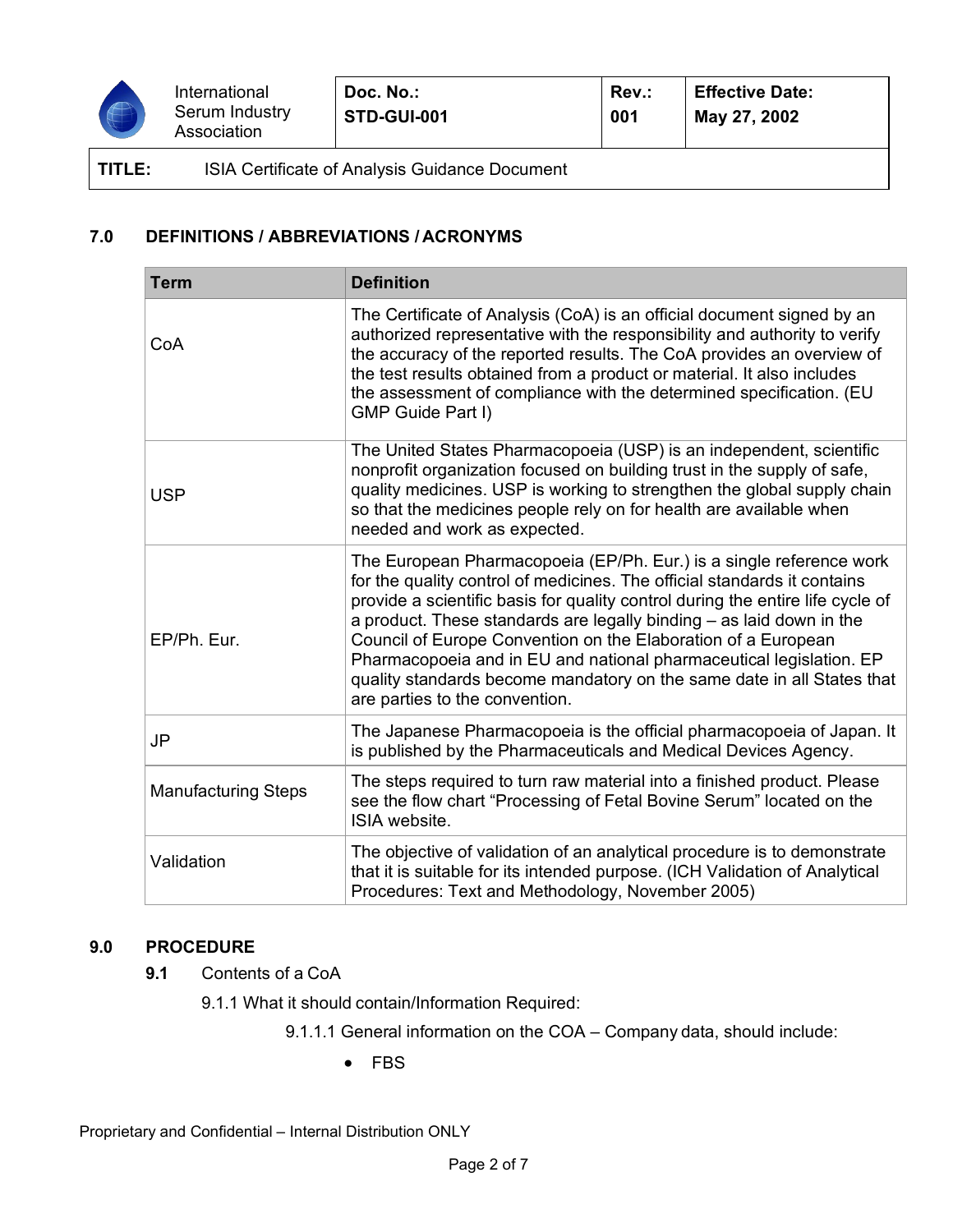

**TITLE:** ISIA Certificate of Analysis Guidance Document

- Product/catalog number
- Lot/batch number
- **Expiration date**
- Filtration size
- Manufacture date
- Lot size
- May also include:
	- Company product name and/or Trademarked name
- 9.1.1.2 Batch/Lot Data
	- Country of Collection Country where blood was collected. If blood was collected in multiple countries, all countries should be listed in descending order of percentage present. The process of collecting blood, separating, and pooling of the serum is considered substantial transformation.
	- Country of Manufacturing Country where filtration, bottling and labeling occurred. These steps are not considered substantial transformation.
	- Country of origin required for regulatory requirements
	- Country of Further Treatment (optional) Country where any other steps not listed above occurred. These steps are not considered substantial transformation. If steps are taken that are considered Further Treatment and a new CoA is not generated, appropriate documentation (i.e. Gamma Irradiation documentation) that references both the treatment and the lot that has been further treated should be made available to the end-user/customer.
- 9.1.1.3 Batch Analysis Key tests pertinent to the overall quality of the product - either indisputable or considered industry standard. Test methods, test results, test result units, including monograph(s), as appropriate, should be reported.
- 9.1.1.4 The following recommended CoA **content** is developed from standards set forth by USP, EP, JP, as well as industry best practices. **Alternative methods that have been fully validated and deliver comparable results to the standards set forth will be considered acceptable.**
	- pH Represents the acidity or alkalinity of a sample.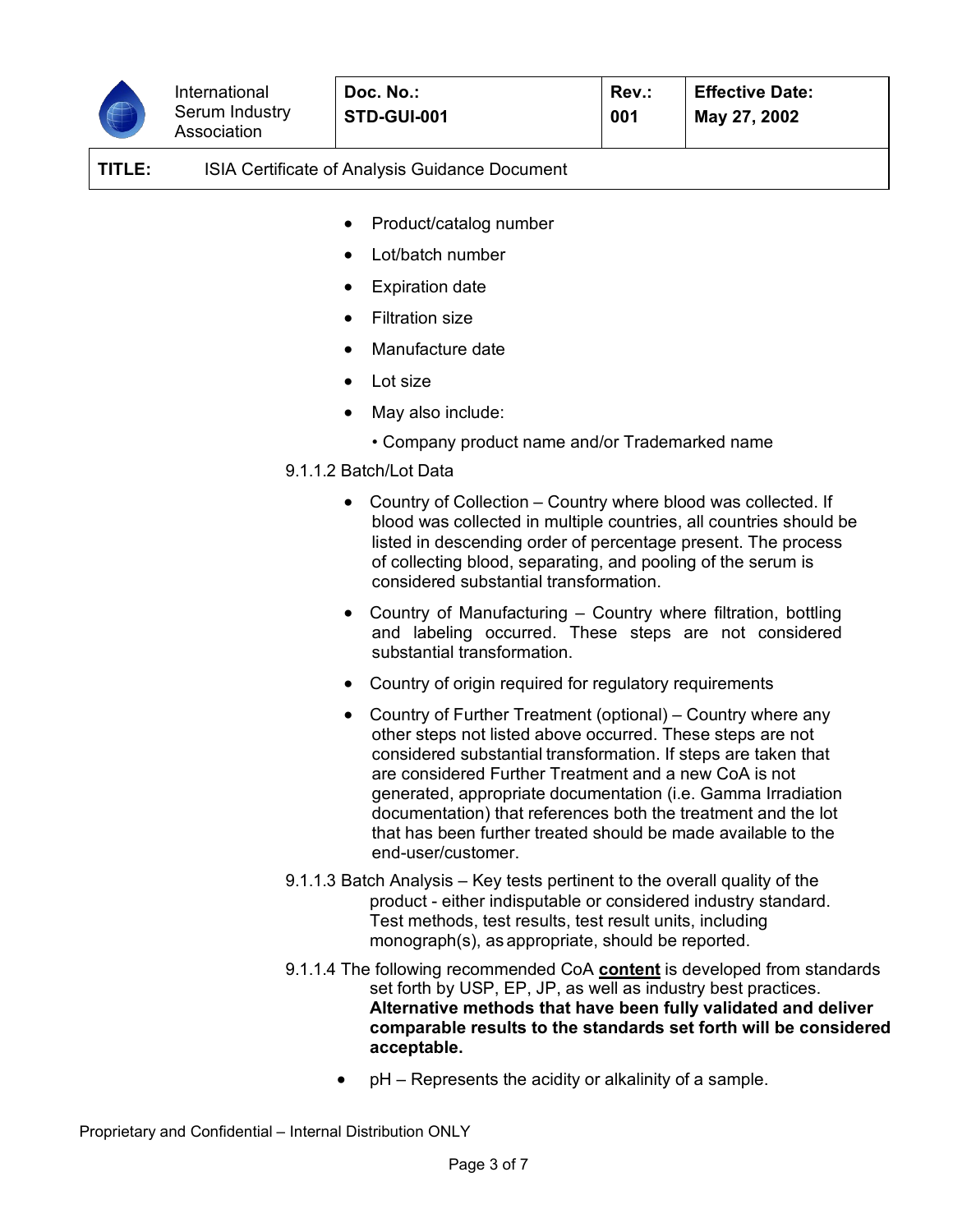

| TITLE: |           | <b>ISIA Certificate of Analysis Guidance Document</b>                                                                                                                                                                                                                                                   |
|--------|-----------|---------------------------------------------------------------------------------------------------------------------------------------------------------------------------------------------------------------------------------------------------------------------------------------------------------|
|        |           | Osmolality – Represents the concentration of solutes in serum.                                                                                                                                                                                                                                          |
|        |           | Total Protein - Represents the amount of protein contained in<br>serum.                                                                                                                                                                                                                                 |
|        |           | Endotoxin - Endotoxin is a type of pyrogen and is a component<br>of the exterior cell wall of Gram-negative bacteria, like E. coli.                                                                                                                                                                     |
|        |           | Hemoglobin – Represents the hemoglobin from lysed red<br>blood cells. Levels of hemoglobin reflect the handling of blood<br>during collection and prior to separation of serum from the<br>blood.                                                                                                       |
|        |           | Bacterial and Fungal Sterility - Provides assurance that bacteria<br>and fungi has been removed during manufacturing to provide a<br>product suitable for cell culture applications.                                                                                                                    |
|        |           | Mycoplasma - Common contaminant of wet environments. May<br>cause cell culture contamination that is difficult to diagnose.                                                                                                                                                                             |
|        | $\bullet$ | Virus Testing - Cytopathic Agents - Cytopathic effect or<br>cytopathogenic effect (CPE) refers to structural changes in<br>host cells that are caused by viral infection. The infecting virus<br>causes lysis of the host cell or when the cell dies without lysis<br>due to an inability to reproduce. |
|        |           | Virus Testing – Hemadsorbing Agents - The phenomenon of<br>hemadsorption is dependent upon selective attachment of                                                                                                                                                                                      |

- hemadsorption is dependent upon selective attachment of erythrocytes onto the monolayer surface of tissue culture cells. It is demonstrated by addition of erythrocytes to a tissueculture system in which propagation of a hemagglutinin-producing virus has occurred.
- Virus Testing Bovine Viral Diarrhea Virus A virus of concern for international trade. **Cell line utilized should be disclosed.**
- IgG Measurement of the amount of IgG antibodies in serum. In bovines, antibodies do not cross the placental membrane from mother to calf. IgG levels in fetal serum are low.
- GGT Measurement of the amount of Gamma-Glutamyl Transferase (GGT) – a liver enzyme – in serum. Levels in fetal serum are very low.
- Performance Testing (optional) Should be based on a commonly used cell line and/or end-user cells. Cell lines should be disclosed on the CoA.
- Serum Origin Confirmation (optional) Tests for verification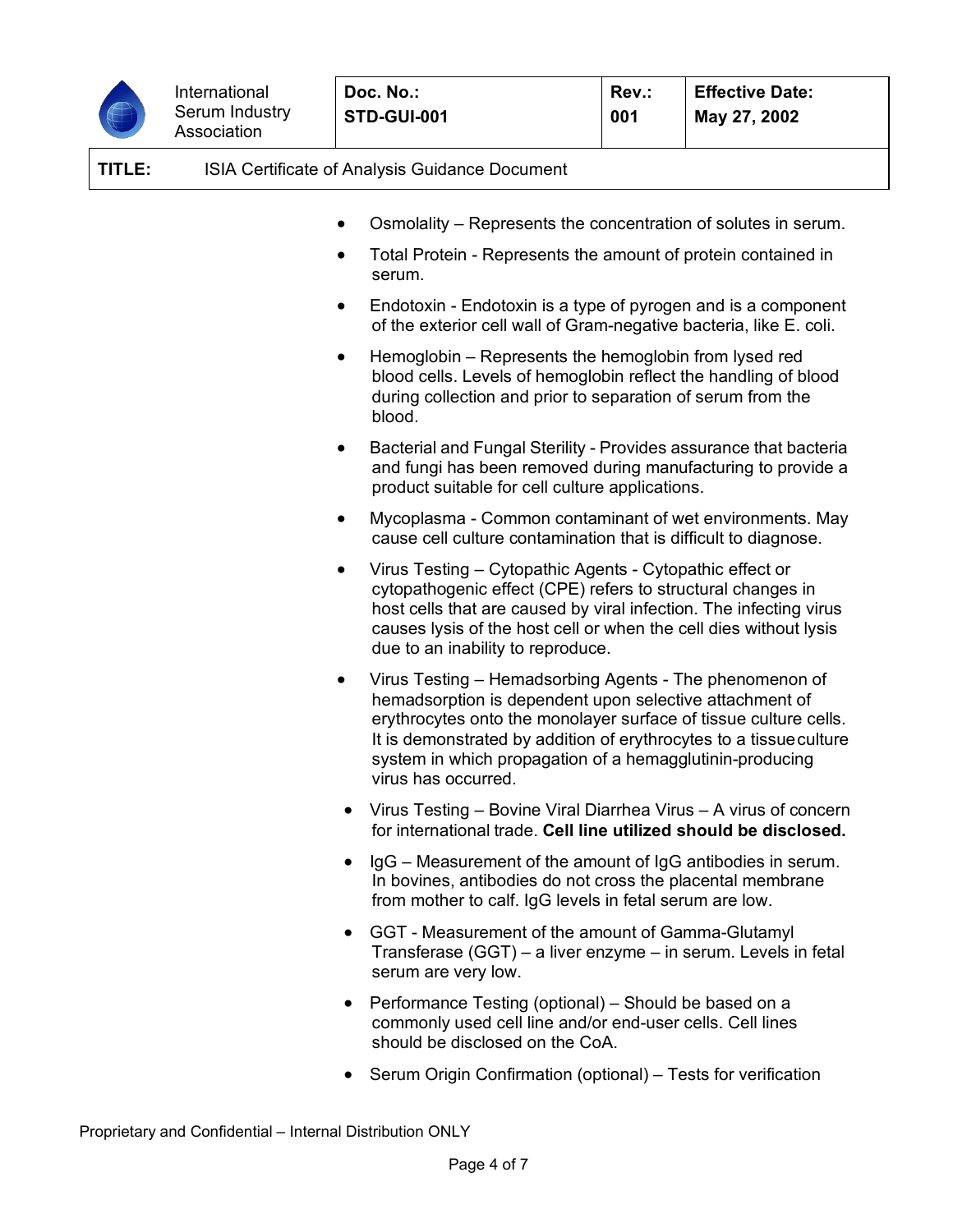

# **TITLE:** ISIA Certificate of Analysis Guidance Document

of a stated country of collection. Geographic testing performed must be validated.

- 9.1.1.5 Footer Data
	- Company address and company contact information
	- Quality or authorized signature
- 9.1.2 What it could contain:
	- 9.1.2.1 Other testing that the manufacturer believes may be of use or interest to their customers. Any such data is subject to the same stipulations regarding methods and reportedunits.
	- 9.1.2.2 Serum may be processed in a registered facility under cGMP. Companies who are registered with and are audited by a competent authority may state compliance with cGMP's for the facility, not the serum. Animal Serum is not a product that is registered with, nor regulated by, the FDA.
- 9.1.3 What it should not contain:
	- 9.1.3.1 Statements that cannot be substantiated or are misleading (e.g., USDA Approved or EU Approved or FDA Approved)
	- 9.1.3.2 Marketing statements (not product name) that are meaningless, subjective, or exaggerated (e.g.,'Super Serum').
	- 9.1.3.3 The use of groupings of countries by a region (e.g. South America)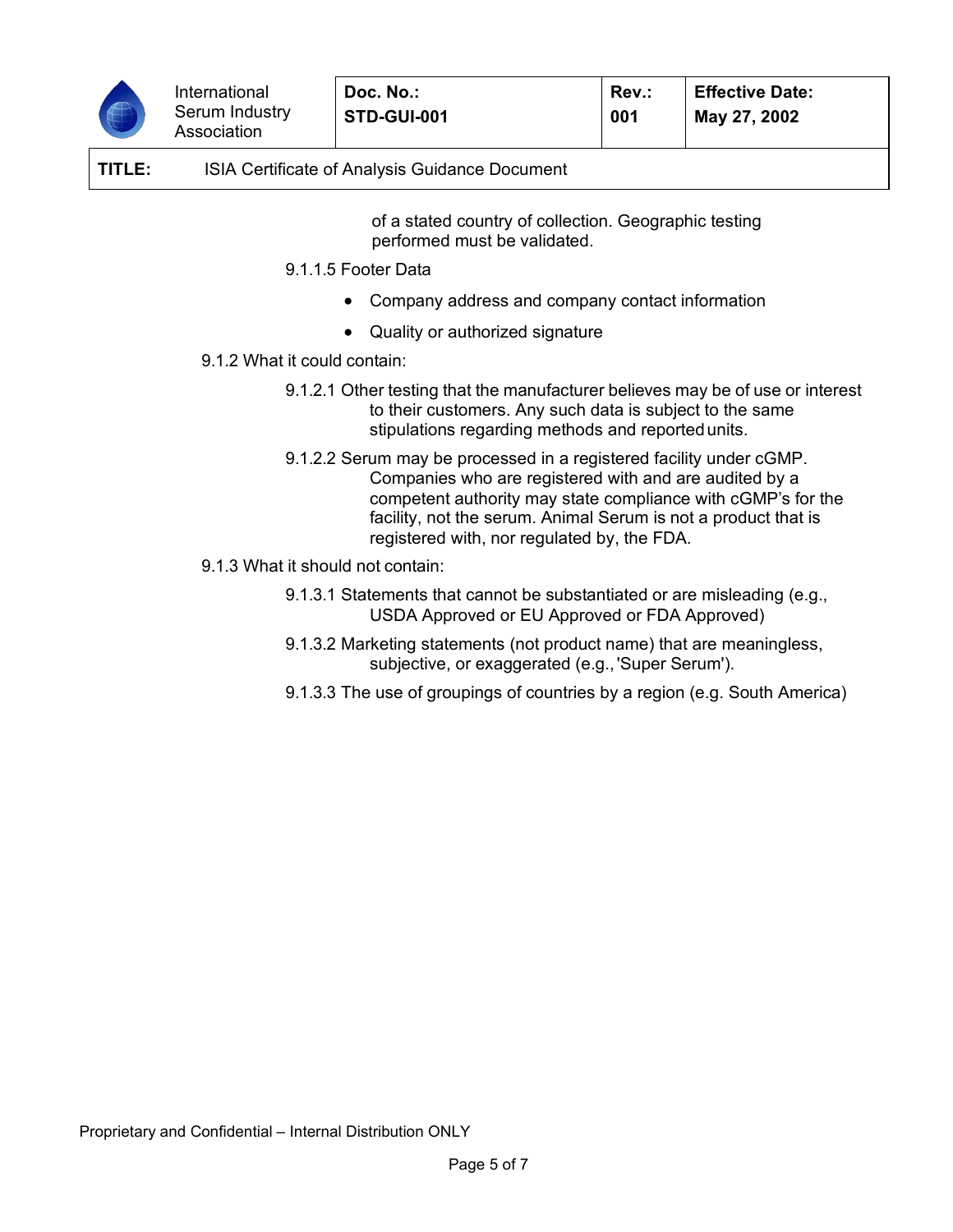

**001**

**TITLE:** ISIA Certificate of Analysis Guidance Document

### **10.0 APPENDIX – CoA Sample Content/Data**

### **APPENDIX – CoA Sample Content/Data**

### **Header Data (order not dictated)**

Company Name Product Name/Catalog Number Batch/Lot Number Date of Manufacture Intended use Expiration Date Filtration Size Lot Size Storage Conditions **Batch Data** Country of Collection Country of Manufacturing Country of Further Treatment (OPTIONAL)

### **Batch Analysis**

| <b>Test Name</b>                                                                        | Recommended Test Method <sup>b</sup>                                                         | <b>Unit of Measure</b> |
|-----------------------------------------------------------------------------------------|----------------------------------------------------------------------------------------------|------------------------|
| рH                                                                                      | USP<791> or EP 2.2.3                                                                         | N/A                    |
| Osmolality                                                                              | USP<785> or EP 2.2.35                                                                        | mOsmol/kg of $H_2O$    |
| <b>Total Protein</b>                                                                    | Biuret manual, automated (chem analyzer),<br>EP 2.5.33, or USP<1057>                         | g/dL                   |
| Endotoxin                                                                               | USP <85>, EP 2.6.14, JP 4.01                                                                 | EU/mL                  |
| Hemoglobin                                                                              | <b>USP&lt;90&gt;</b>                                                                         | mg/dL                  |
| Bacteria and Fungi/Sterility                                                            | USP<71> or EP 2.6.1                                                                          | N/A                    |
| Mycoplasma                                                                              | USP<63> or EP 2.6.7                                                                          | N/A                    |
| Virus Testing - Cytopathic Agents                                                       | 9CFR 113.46                                                                                  | N/A                    |
| Virus Testing - Hemadsorbing Agents                                                     | 9CFR 113.46                                                                                  | N/A                    |
| Virus Testing -<br>Report all relevant viruses as dictated by<br>prescribed regulations | 9CFR 113.53 and 113.47 or<br>EMA/CHMP/BWP/457920/2012 r1                                     | N/A                    |
| Virus Testing <sup>a</sup> - Bovine Viral Diarrhea<br>Virus                             | 9CFR 113.53 and 113.47 or<br>FMA/CHMP/RWP/457920/2012 r1<br><b>Report cell line utilized</b> | N/A                    |
| IgG                                                                                     | <b>ELISA</b>                                                                                 | $\mu$ g/mL             |
| <b>GGT</b>                                                                              | Chem Analyzer                                                                                | IU/L                   |
| Performance Testing (OPTIONAL)                                                          | Report Cell line utilized                                                                    | N/A                    |
| Serum Origin Confirmation (OPTIONAL)                                                    | Validated Trace Element analysis                                                             | N/A                    |

<sup>a</sup>ISIA recommends the use of a Bovine Turbinate cell line.<br><sup>b</sup>Alternative test methods which have been fully validated a

**Alternative test methods which have been fully validated and deliver comparable results are considered acceptable.**